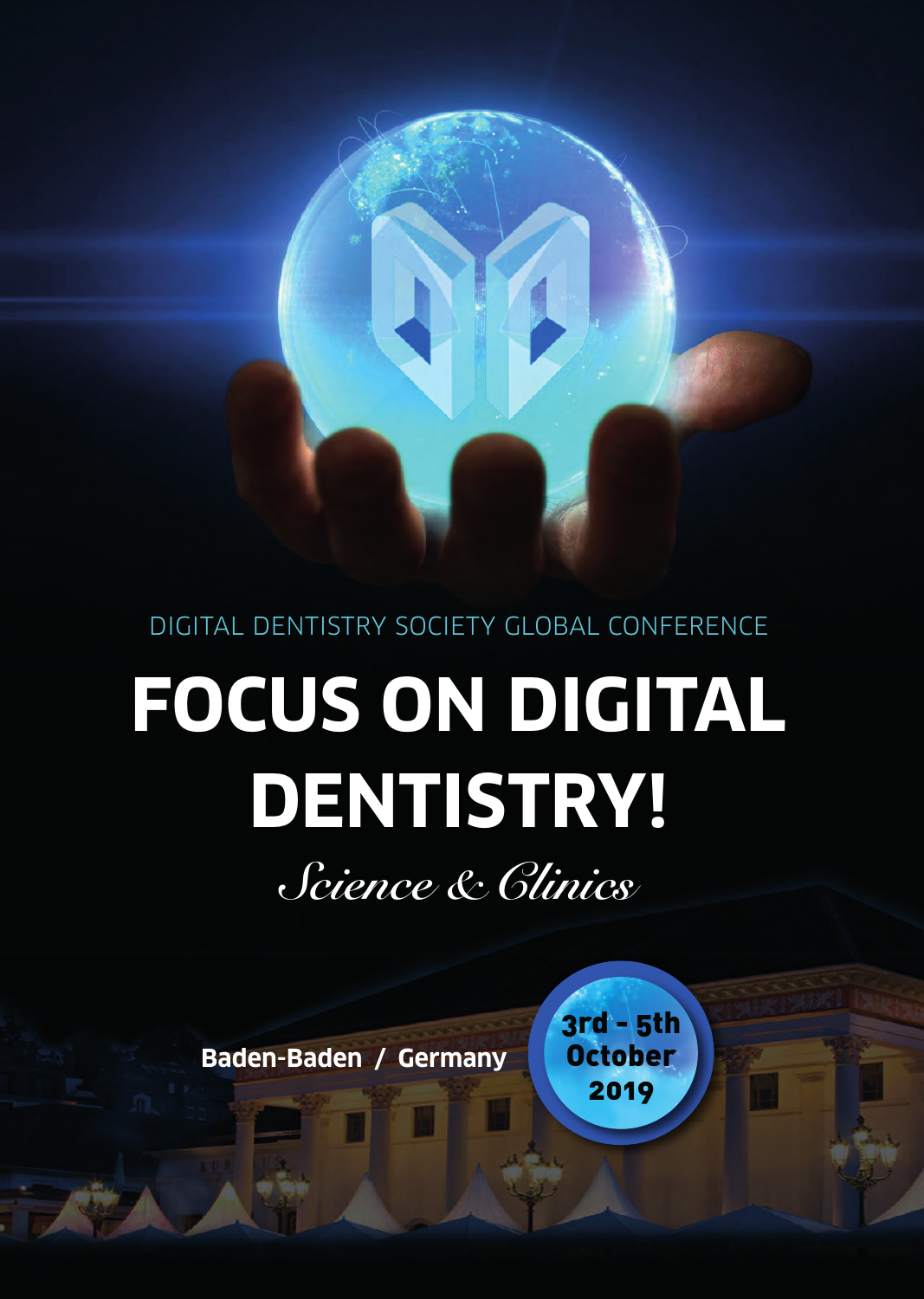# **WARM WELCOME!**

In the belle epoque Baden Baden, in the classic "once upon a time" atmosphere of Gogol & Turgeniev, take a ride into the future dentistry with the **DIGITAL DENTISTRY SOCIETY GLOBAL CONFERENCE**.

In this dental new age where technologies are penetrating all doors of our profession, we learn to take an exciting trip on the wings of virtual and augmented reality, printing & milling technologies, static and dynamic navigation, robotics and many more.

Join us and be a part of the DDS scientific structured education!



**DDS PARTNERS DAY** Lectures, Workshops, Live Surgeries, Poster Competition

## **EVENING EVENT** Get-together **Art & Technologies**



Sa 5th afternoon

Following the Digital Path: **SCAN / PLAN / MAKE / DONE** Enjoy Scientific, Clinical and New Technology Highlights

> **EVENING EVENT** Gala Dinner **The Future Show**

2 - 5 pm **TREATMENT PLANNING SESSION ON DIGITAL PATH** 

Interactive Session

**TEAM EUROPE / TEAM AMERICA / TEAM MIDDLE EAST**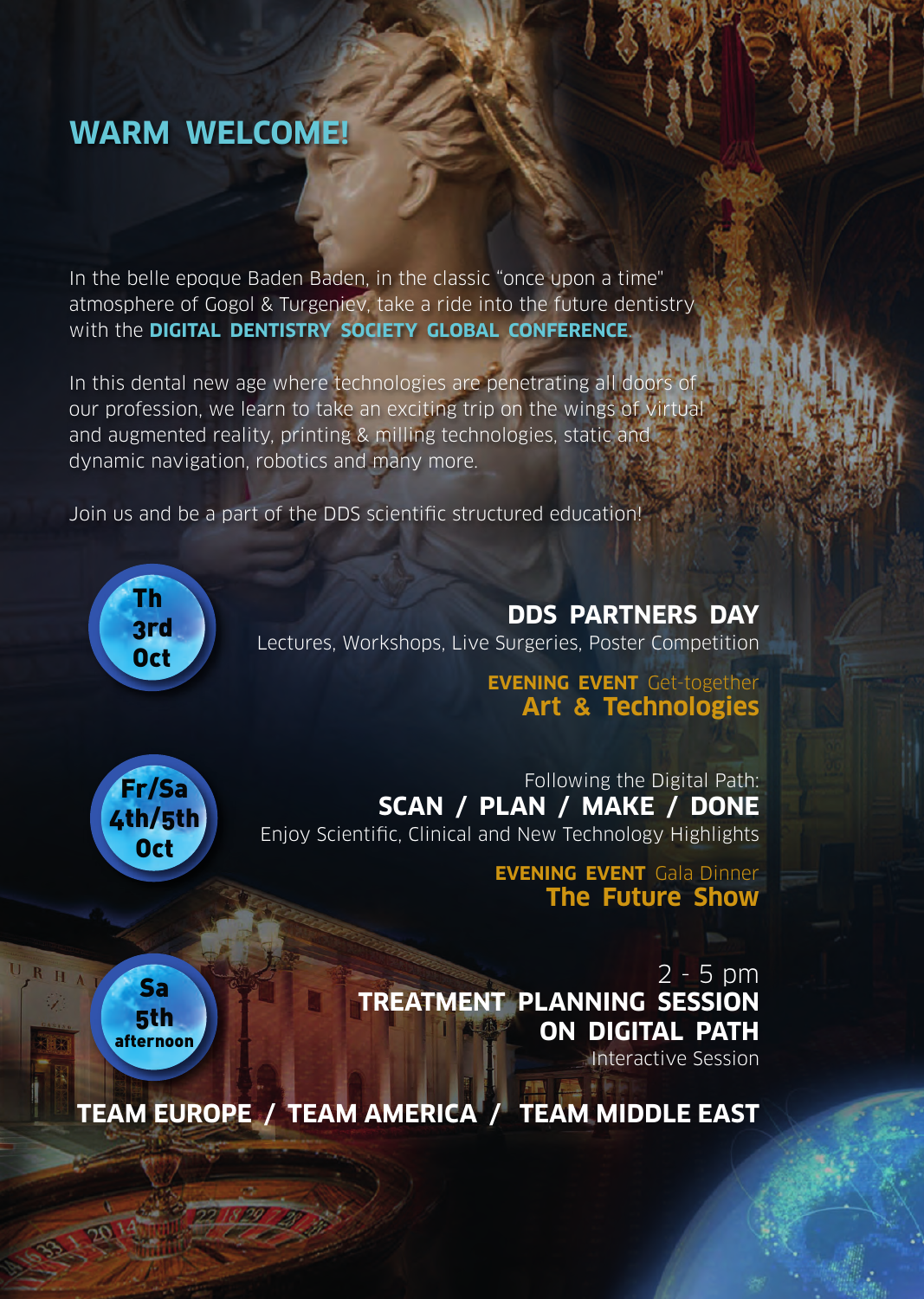

## **CONGRESS PARTNERS**

3 Shape Alpha-Bio Tec. Ltd American Dental Systems GmbH anax dent GmbH Bien-Air SA Biotech Dental Bredent Medical GmbH & Co. KG Brumaba GmbH & Co. KG Carl zeiss Meditec AG

**OUR PARTNERS**

Carrera Medical Cendres+Métaux SA CleanImplant Foundation CIF GmbH Dental Tribune International GmbH Dental Wings GmbH devemed GmbH Direct Dental Group DSDApp DWS Systems Envisiontec GmbH Exocad GmbH First Fit Geistlich Biomaterials vertriebsgesellschaft mbH Henry Schein Dental I Metric I rES IAA Esthetics Just Digital srl Juvaplus SA KLS Martin UK Ltd. Lithoz GmbH Mectron Deutschland vertriebs GmbH zimmer Biomet Hager & Meisinger GmbH

Milestone Dental MIS Implants Technologies GmbH Modjaw Goethe-Universität Frankfurt Nemotec Nextdent Bv Nobel Biocare Services AG X-Nav Technologies, LLC NSK Europe GmbH orthoCell AG Planmeca oY Quintessenz verlags-GmbH Southern Implants vertriebs GmbH starMed GmbH & Co. KG Stratasys Ltd. Straumann GmbH TAG Dental Systems GmbH Trate AG vHF Camfacture AG vita zahnfabrik Water Pik Inc. Dentalpoint AG LooCID LLC

## **REGISTRATION**

## **Greece**

**www.merimnaseminars.gr (+30)2109734000**

**We look forward to see you!**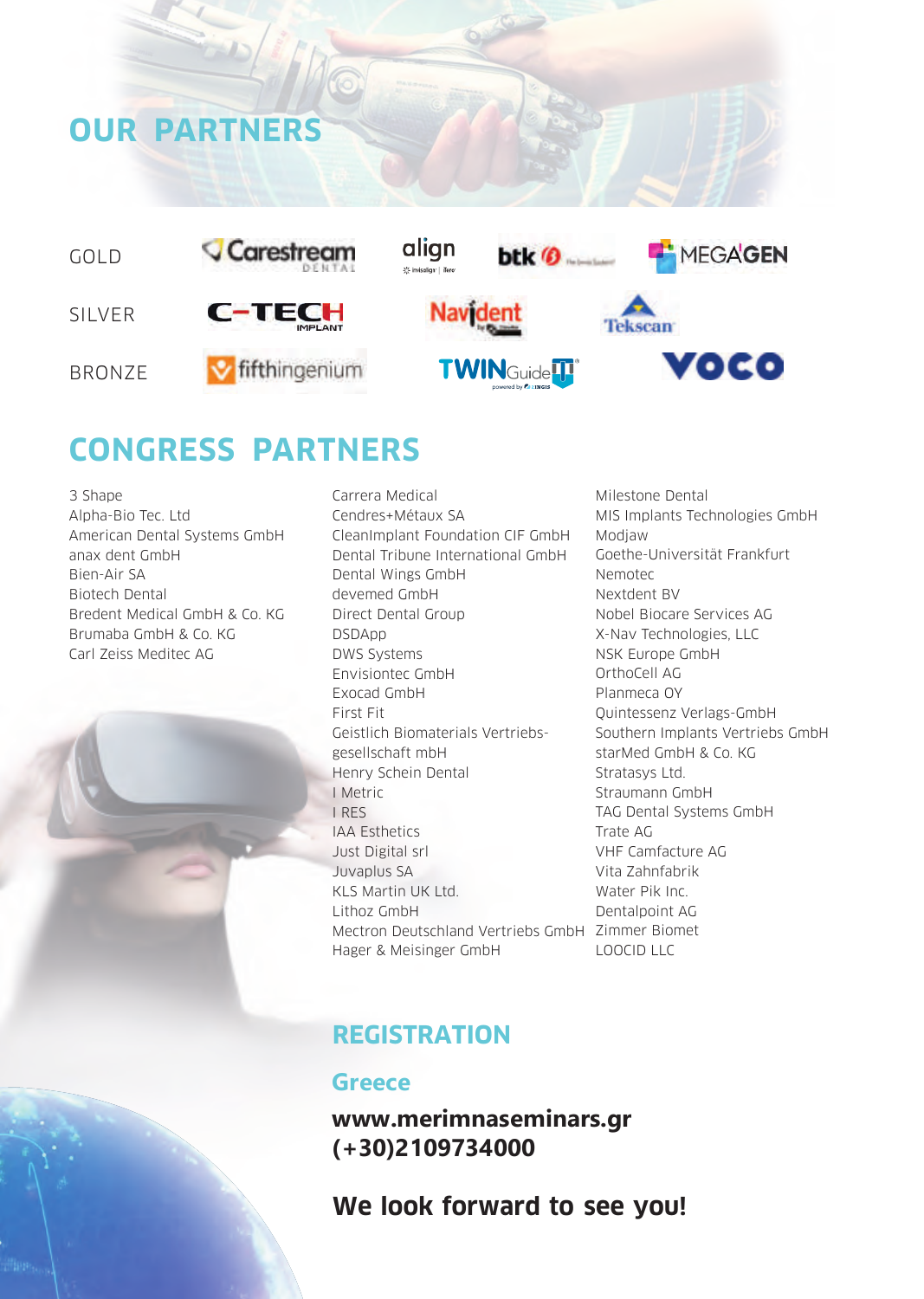# **CONFERENCE SCHEDULE**

# **DDS PARTNERS DAY**

Our partners offer 1-3 hours of lectures, workshops or others in a mini Congress form.

## **Align Technology**

*Comprehensive inter-disciplinary case, Full digital workflow, step by step* Dr. Rafi Romano Dr. Yuval Wind Dr. Ilan Bosh

**BTK** *"How to use your standard kit as guided?"* Dr. Greco Romulo Chynybekov Nazar

**Carestream Dental**

*"Streamline your workflow with Carestream Dental"* Dr. Francesco Mangano Dr. Laurens Wiggers Dr. Beat Kurt

**Megagen** Dr. Scott Ganz Dr. Marcus Engelschalk

**Bredent Medical GmbH** & **Co. KG** Dr. Mahmoud Ezzat

**Claronav** Dr. Luigi Stefanelli Dr. Silvia La Rosa

**C-Tech Implants** *Digital meets Esthetic with Century Implant Technologies* Dr. Christos Tsamis Dr. Athanasios Stratos Dr. Anca vereanu Dr. Luigi Ciacci Dr. olaf Klewer

**Tekscan** *Using Technology to Prevent Destructive Forces on Prosthetic Cases (Lecture, Research and Live Demonstration)* Dr. Robert Kerstein

## **Fifthingenium**

Matteo valoriani Roberto Mangano

**Twin Guide** Dr. Jaafar Mouhyi



**3Shape** Dr. Luis Bessa

**DSD App** Dr. Mark Bowes

**First Fit** Dr. Jameel Gardee

**Geistlich Biomaterials Vertriebsgesellschaft** Dr. Shahram Ghanaati

**Justdigital srl** TBD

**LOOCID** Dr. Marcus Abboud Dr. Kenneth van Stralen

**Nemotec** Dr. Jacobo Somoza

**Nobel Biocare Services AG** Dr. Jameel Gardee

**Southern Implants Vertriebs GmbH** Dr. Craig Parker

**Straumann GmbH** Björn Roland

**Versah** Dr. Salah Huwais

**Zeramex** Dr. Sammy Noumbissi

## **EVENING EVENT**

**Get-together with DDS Congress Partners at exhibition**: **Art** & **Technologies**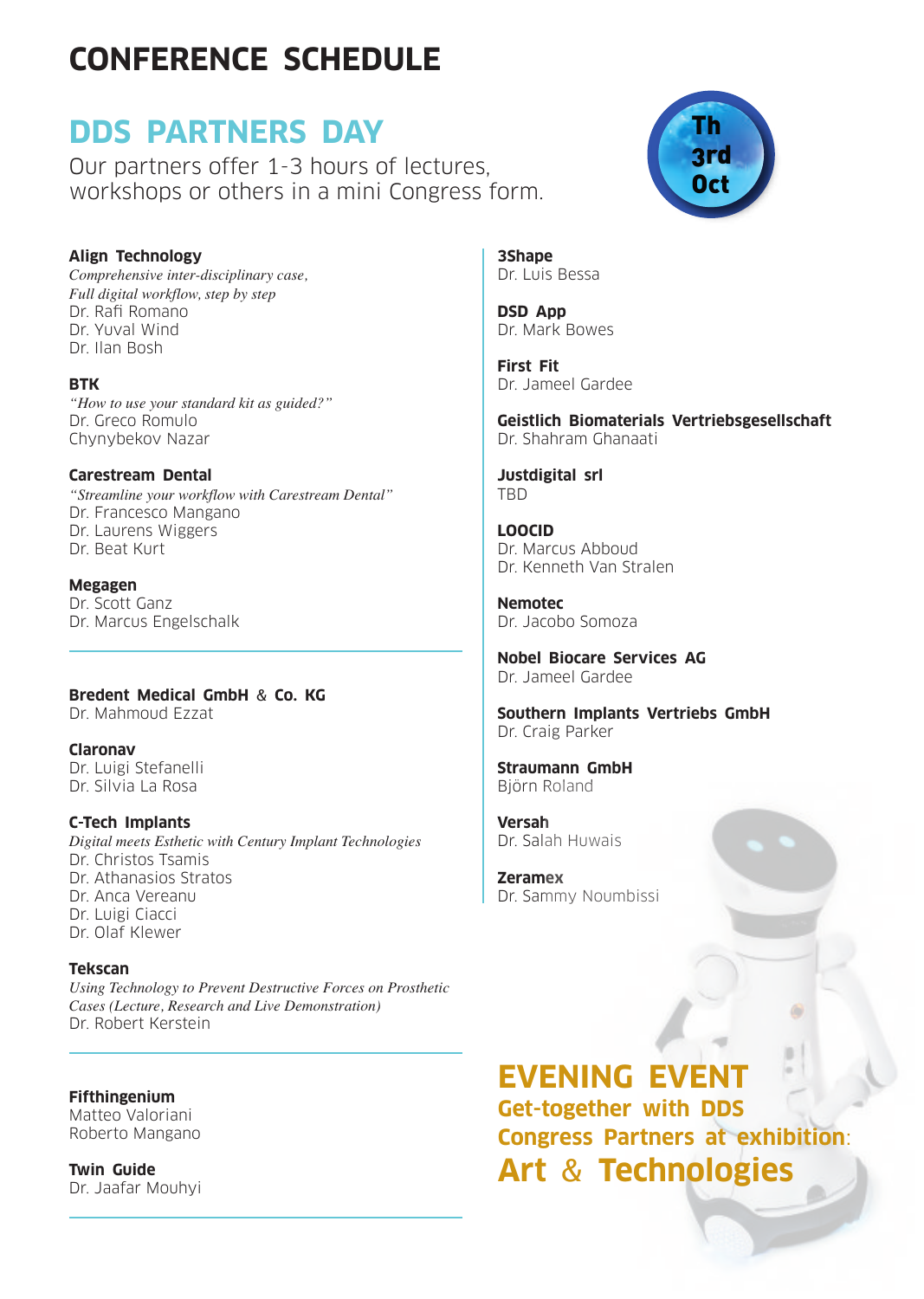# **SCAN / PLAN / MAKE / DONE**

Scientific, clinical and new technologies "pitch"kind of lectures.

| $08:30 - 09:00$ | <b>Registrations</b>                         |             |
|-----------------|----------------------------------------------|-------------|
| $09:00 - 09:20$ | Alessandro Agnini & Andrea Mastrorosa Agnini | <b>SCAN</b> |
| $09:20 - 09:40$ | Vygandas Rutkunas                            | <b>PLAN</b> |
| $09:40 - 10:00$ | Paulo Kano                                   | <b>MAKE</b> |
| $10:00 - 10:20$ | Fernando Zarone                              | <b>DONE</b> |
| $10:20 - 10:30$ | Rafi Romano                                  | SCAN-pitch  |
| $10:30 - 11:00$ | <b>Break</b>                                 |             |
| $11:00 - 11:20$ | Reinhilde Jacobs                             | <b>SCAN</b> |
| $11:20 - 11:40$ | Marco Tallarico                              | <b>PLAN</b> |
| $11:40 - 12:00$ | Francesco Mangano                            | <b>MAKE</b> |
| $12:00 - 12:20$ | Paul Weigl                                   | <b>DONE</b> |
| $12:20 - 12:30$ | Braulio Paolucci                             | DONE-pitch  |
| $12:30 - 12:50$ | Milos Miladinov                              | <b>SCAN</b> |
| $12:50 - 13:00$ | Ralph Georg                                  | PLAN-pitch  |
| $13:00 - 14:00$ | <b>Lunchbreak</b>                            |             |
|                 | Marcus Abboud                                | <b>MAKE</b> |
| $14:00 - 14:20$ |                                              |             |
| $14:20 - 14:40$ | Stefan Koubi                                 | <b>DONE</b> |
| $14:40 - 14:50$ | Guido Picciocchi                             | SCAN-pitch  |
| $14:50 - 15:00$ | Laurent Sers                                 | PLAN-pitch  |
| $15:00 - 15.20$ | Jafaar Mouhyi                                | <b>MAKE</b> |
| $15:20 - 15:40$ | Marcus Engelschalk                           | <b>DONE</b> |
| $15:40 - 16:10$ | <b>Break</b>                                 |             |
| $16:10 - 16:30$ | Fabrizia Luongo                              | <b>SCAN</b> |
| $16:30 - 16:50$ | Jerome Lipowicz                              | <b>PLAN</b> |
| $16:50 - 17:10$ | Alessandro Cucchi                            | <b>MAKE</b> |
| $17:10 - 17:30$ | Christian Stappert                           | <b>DONE</b> |
| $17:30 - 17:40$ | Dirk Duddeck                                 | DONE-pitch  |

Fr 4th **Oct** 



**The Future Show**